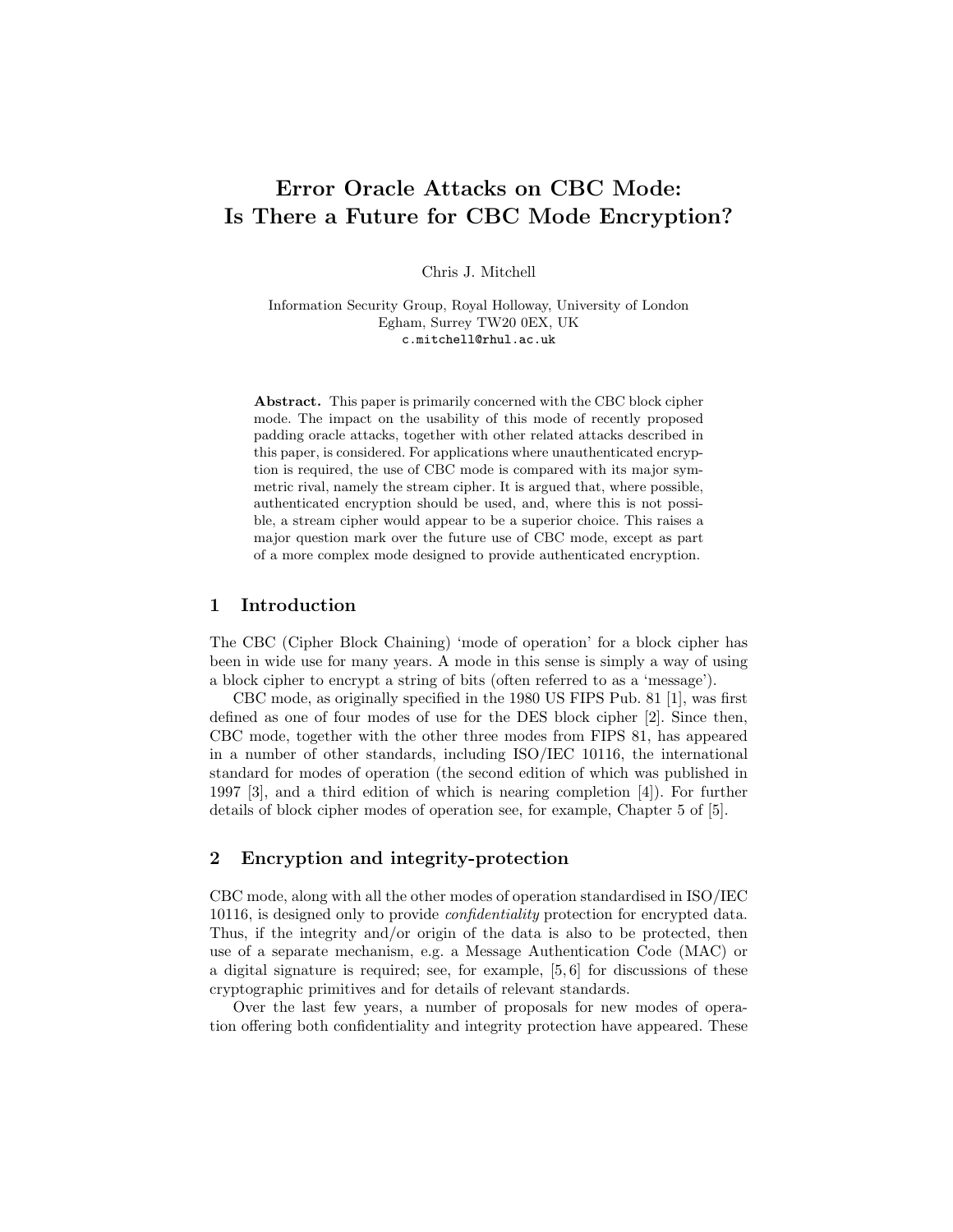modes, often referred to as 'authenticated-encryption techniques', include OCB [7], EAX [8] and CCM [9, 10]. These techniques are also currently being standardised — the second working draft of what is intended to become ISO/IEC 19772 on authenticated encryption was published late in 2004 [11].

In parallel with these recent developments, a number of implementationbased attacks against CBC mode have been discovered — see, for example, [12–16]. In these attacks, use of a so called 'padding oracle' enables an attacker to discover information about the plaintext for a CBC-encrypted message. More specifically, we suppose that the decrypting device, after recovering the plaintext from the ciphertext, checks that the padding format is correct. If it is not, an error message is generated, the presence or absence of which can be detected by the cryptanalyst. This constitutes the 'padding oracle', and practical examples of the existence of such oracles has been demonstrated. The cryptanalyst uses such an oracle by making carefully designed modifications to ciphertexts, and then observing whether or not the modified ciphertext induces a padding failure — this, in turn, reveals information about the plaintext.

There are two main responses to the existence of such attacks, which appear to pose a genuine threat to the security of some secure communications systems. (As we discuss below, not all systems are subject to such attacks; however, the possibility of such attacks may be sufficiently significant to mean that adopting countermeasures across the board is probably advisable).

- The first is to observe that error messages of all kinds, including padding error messages, should be designed with care. Careful implementation of such messages would probably have prevented the practical realisation of most, if not all, of the so far described attacks.
- The second, most notably advocated by Black and Urtubia [12], and also by Paterson and Yau [14], is to always provide integrity in conjunction with encryption, and to arrange error messages appropriately. Clearly, for such an approach to be effective, the integrity check must be performed before any necessary padding is checked. If this line of argument is followed, then the most logical approach is to use an authenticated-encryption technique such as one of those referred to above.

The second of the above arguments is clearly convincing, and is one we return to below in suggesting that CBC mode should never be used without some accompanying integrity check. However, for practical reasons we do not support the argument that encryption should never be used without an accompanying integrity check. The reason for this latter claim is that there appear to be applications where unauthenticated encryption is needed. These include the following.

 $-$  Applications where data errors are acceptable. If the data to be encrypted consists of image or audio data (e.g. a digitised voice or video channel), then a certain proportion of errors in the recovered plaintext data may be acceptable to the recipient. This is because, after conversion back to an analogue version, the resulting (corrupted) signal will still be usable. For example, a modest number of errors in a digitised voice signal will often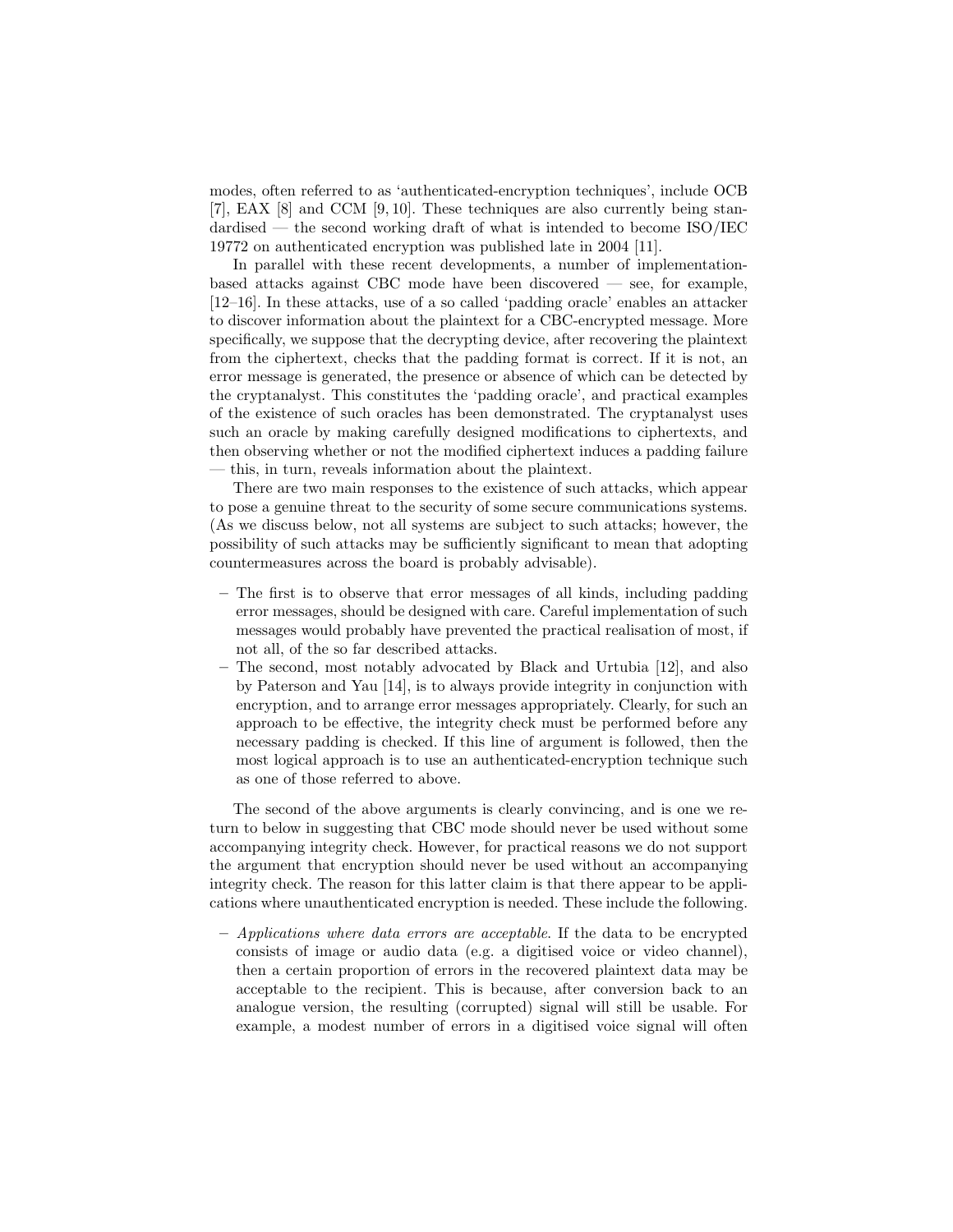result in a degraded but nevertheless comprehensible version. Moreover, if the communications system in use required all such corrupted signals to be rejected, retransmission may not be an option, e.g. for a real-time audio or video channel (as would be used in a telephone call or video conference). In such a case, a slightly corrupted version of the original signal is clearly preferable to no signal at all.

Hence, if an integrity check is used in such a scenario, the result will be an unacceptable degradation in the channel. Thus, in these circumstances (as arise, for example, in mobile telephone wireless transmissions) use of a cryptographic integrity check is not really practical. Current such applications typically use a stream cipher because of its lack of error propagation.

Of course, use of an error-correcting code applied to the entire ciphertext may alleviate such problems and allow use of an authenticated encryption mode. However, if the error rates are highly variable, then such an approach may simply be too complex to be practicable (and any scheme that imposes latency will be unacceptable in real-time applications, such as voice).

 $-$  Very high bandwidth channels (bulk encryption). The second case is where very large volumes of data are to be encrypted at high speed, for example, when encrypting all of the data sent on a high bandwidth channel, such as an optical fibre trunk. One major advantage of encrypting at a low level of the protocol hierarchy is that all address information can be encrypted, revealing no information about traffic flows to an interceptor.

In this case it may simply be impractical to include an integrity check, typically because generating and verifying such values, and dealing with any necessary retransmissions, at very high data rates may be infeasibly complex. It is arguably more appropriate to provide error protection at higher levels of the protocol hierarchy.

As a result of these and other applications of unauthenticated encryption, we claim that mandating authenticated encryption is not always possible. As a result it is necessary to decide which types of encryption are most appropriate when integrity checks are not performed, and this is the main theme of this paper.

Finally note that trivial distinguishing attacks exist on CBC in a chosen ciphertext setting. The main contribution of this paper, and the earlier work on padding oracle attacks, is to demonstrate that one can also perform message recovery attacks, which are, of course, stronger than distinguishing attacks.

# 3 CBC mode — definition, properties, and a fundamental observation

We next describe how CBC mode works, and outline important properties.

#### 3.1 Definition of CBC mode

Use of CBC mode encryption requires that the plaintext to be encrypted is first padded so that its length is a multiple of n bits, where n is the block length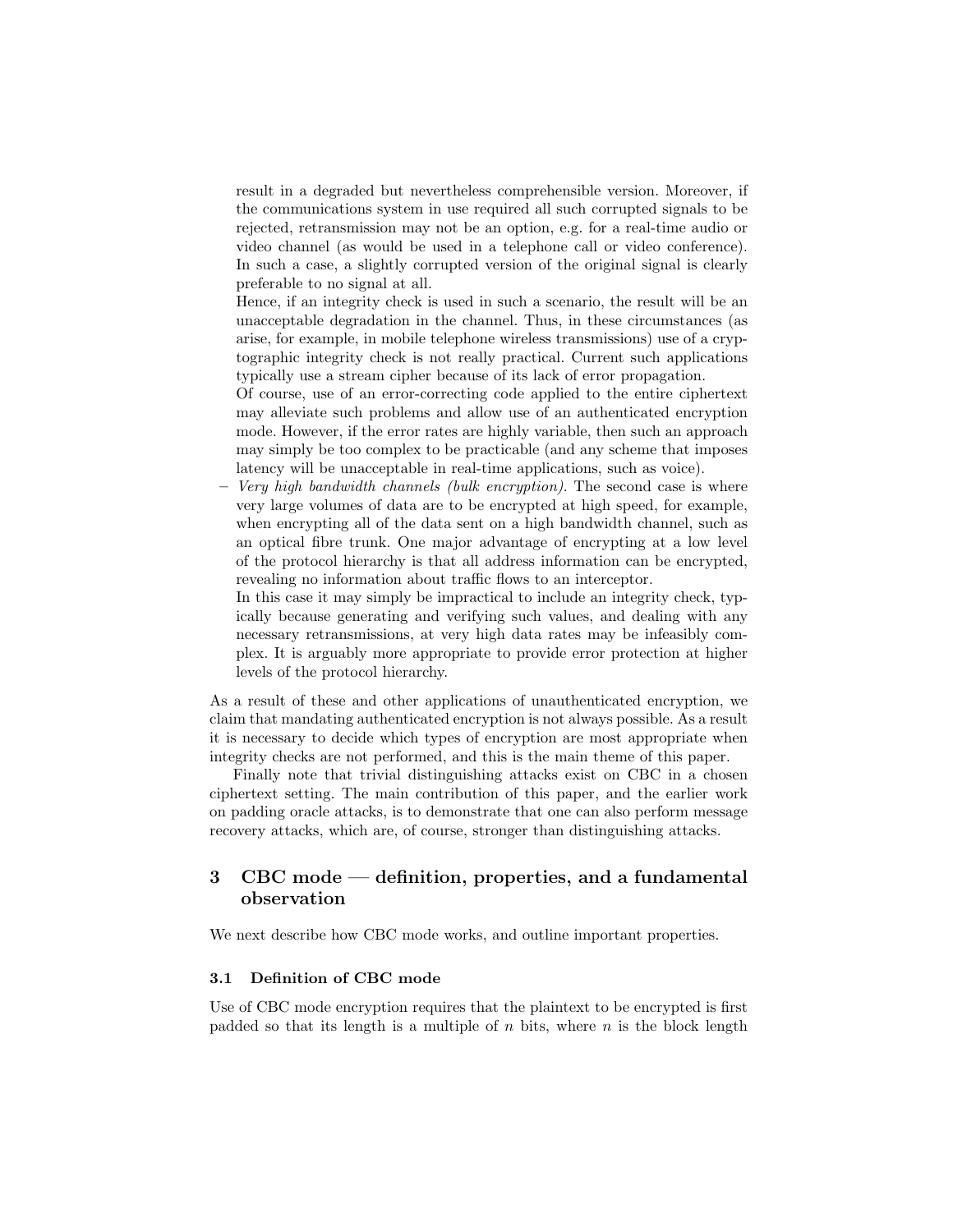of the block cipher in use. The padded plaintext is then divided into a series of *n*-bit blocks:  $P_1, P_2, \ldots, P_q$ , say. An *n*-bit *starting variable* (also sometimes called an initialisation vector or IV) is also required.

If the chosen starting variable is denoted by  $S$ , then encryption involves computing a sequence of ciphertext blocks  $C_1, C_2, \ldots, C_q$ , as follows:

$$
C_1 = e_K(P_1 \oplus S), \quad C_i = e_K(P_i \oplus C_{i-1}), \ (i > 1)
$$

where  $e_K(X)$  denotes the block cipher encryption of *n*-bit block X using the secret key  $K$ , and  $\oplus$  denotes the bit-wise exclusive-or of blocks.

#### 3.2 Properties of CBC mode

In CBC mode, if the same message is enciphered twice then the same ciphertext will result, unless the starting variable is changed. Moreover, if two messages agree for the first t blocks, for some t, then the first t blocks of ciphertext will be the same (again unless a different starting variable is used). Hence the starting variable S should be different for every message.

A 'proof of security' of CBC mode was published by Bellare et al. in 1997 [17]. This proof requires the starting variable S to be random and not selectable by an attacker; in fact there are also advantages with choosing  $S$  to be a secret (known only to the legitimate sender and receiver). This is supported by recent work of Rogaway [18], who obtains superior security proofs for this technique when the starting variable is a one-time secret.

Managing starting variables is clearly a non-trivial issue for the user. One way of achieving the use of a different value of S for every encrypted message is simply to generate a random value for  $S$ , and to send this with the encrypted message. However this does not meet the requirement that starting variables should ideally be secret. Providing a different secret starting variable for every message can be achieved in a variety of ways, including sending a counter with the message and using an encrypted version of this counter as the starting variable, or generating a random value for every message and encrypting it before sending it to the recipient with the encrypted message.

Use of CBC mode results in a property known as *error propagation*. That is, a single bit error in the ciphertext will result in the loss of an entire block of plaintext. Moreover, the corresponding single bit in the next plaintext block will also be in error. To see why this holds, consider the decryption step used to yield  $P_i$  (for any i), namely:  $P_i = d_K(C_i) \oplus C_{i-1}$ , where d denotes block cipher decryption. First observe that  $P_i$  is a function of just two ciphertext blocks:  $C_i$ and  $C_{i-1}$ . Also, if  $C_i$  contains one or more bit errors, then  $P_i$  will be completely garbled because of the randomising effects of the block cipher. Finally, if  $C_{i-1}$ contains one bit error, then this will affect the recovered value of  $P_i$  in precisely the same bit position.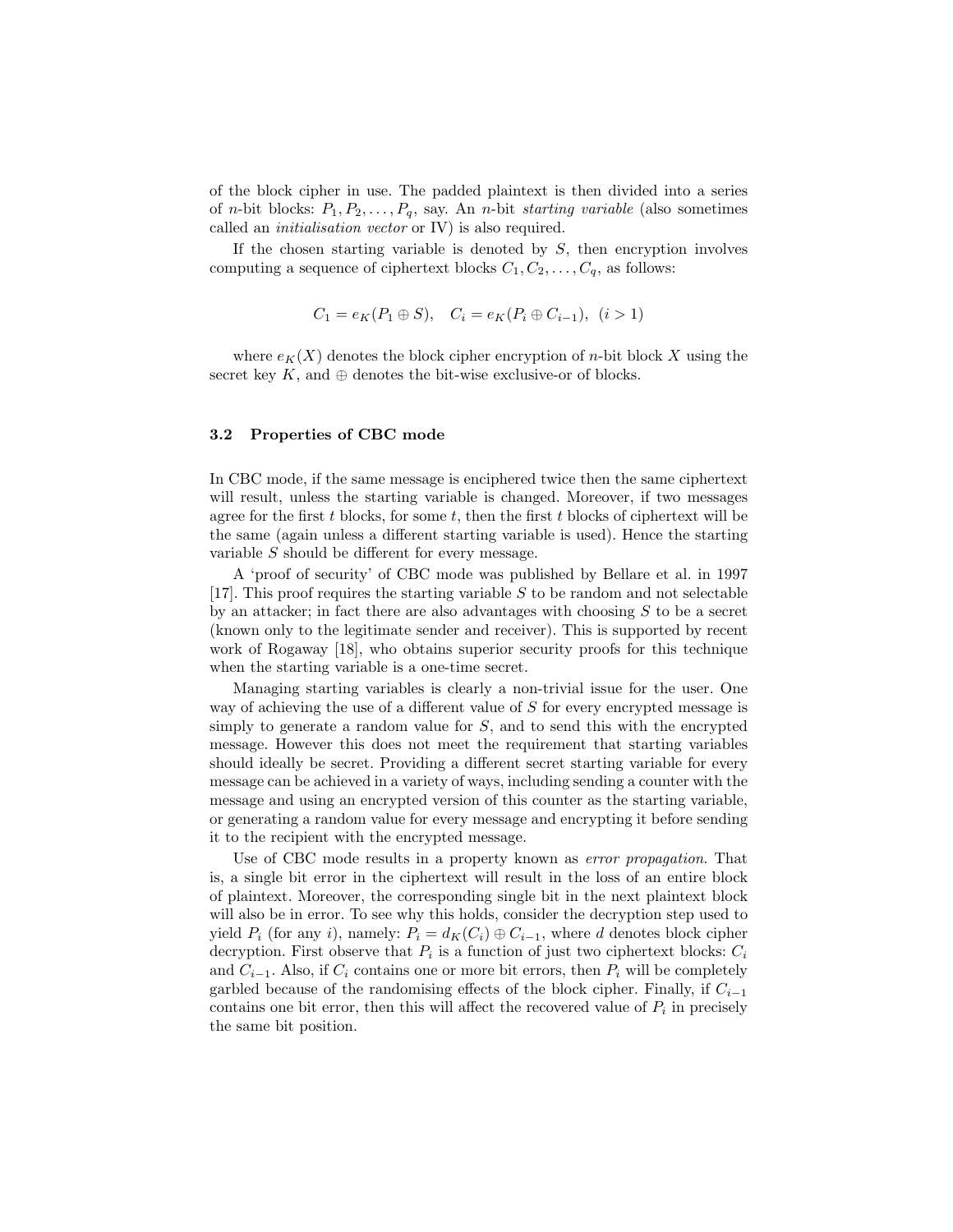#### 3.3 A key observation

We next point out a simple yet important property of CBC mode that gives rise to both padding oracle attacks and more general message-content based attacks on this mode of operation.

Suppose  $P_1, P_2, \ldots, P_q$  is a (padded) plaintext message which has been CBCencrypted to obtain the ciphertext  $C_1, C_2, \ldots, C_q$ , using the block cipher secret key  $K$  and the starting variable  $S$ . Suppose also that a cryptanalyst submits a ciphertext  $X_1, X_2, \ldots, X_{s-1}, C_i, X_{s+1}, \ldots, X_t$  for decryption, where  $1 < s \leq t$ and  $j > 1$ , and that the decrypted result is  $P'_1, P'_2, \ldots, P'_t$ .

Then  $P'_s = d_K(C_j) \oplus X_{s-1}$  (regardless of which starting variable is used in the decryption, since  $s > 1$ ). Moreover, by definition,  $P_j = d_K(C_j) \oplus C_{j-1}$  (since  $j > 1$ ). Hence we have the following simple equation:

$$
P'_s \oplus P_j = X_{s-1} \oplus C_{j-1}.\tag{1}
$$

This equation is the basis of all the padding oracle attacks referred to above. It is also the reason why we question here the use of CBC mode without any accompanying data integrity check. More specifically, equation (1) is the basis of two main types of attack designed to learn information about the plaintext corresponding to an encrypted message. These are as follows.

1. The first class of attack is designed to learn information about a single block of plaintext. Using the above notation, the cryptanalyst sets  $X_{s-1}$  =  $C_{j-1} \oplus Q$  where Q is a particular bit pattern (e.g. containing just a single '1' bit in a chosen position); the other values  $X_i$  can be chosen arbitrarily. Then, from (1), we immediately have:

$$
P'_s \oplus P_j = Q. \tag{2}
$$

That is, the attacker can select the exact difference between  $P_i$  and the plaintext block  $P'_s$  obtained by the decrypter. If the attacker also has a means of learning whether or not the recovered plaintext block  $P'_s$  generates some type of formatting error, then this approach will enable the attacker to learn precisely targetted information about the plaintext block  $P_i$ .

2. The second class of attack involves learning information about a pair of consecutive plaintext blocks for an enciphered message  $C_1^*, C_2^*, \ldots, C_t^*$  (which may or may not be be the same as  $C_1, C_2, \ldots, C_q$ , although it must have been encrypted using the same block cipher key K). Suppose that the  $P_1^*, P_2^*, \ldots, P_t^*$ is the plaintext corresponding to ciphertext  $C_1^*, C_2^*, \ldots, C_t^*$ . Using the previously established notation, the cryptanalyst sets  $X_i = C_i^*$  ( $i \neq s$ ) and submits the resulting ciphertext to the decrypter.

Note that we are here concerned with the entire plaintext message, and so we need to consider which starting variable will be used by the decrypter to recover the plaintext. For the purposes of discussing this case we assume that the starting variable is always sent with the ciphertext, perhaps in encrypted form. As a result the attacker has some control over the starting variable; in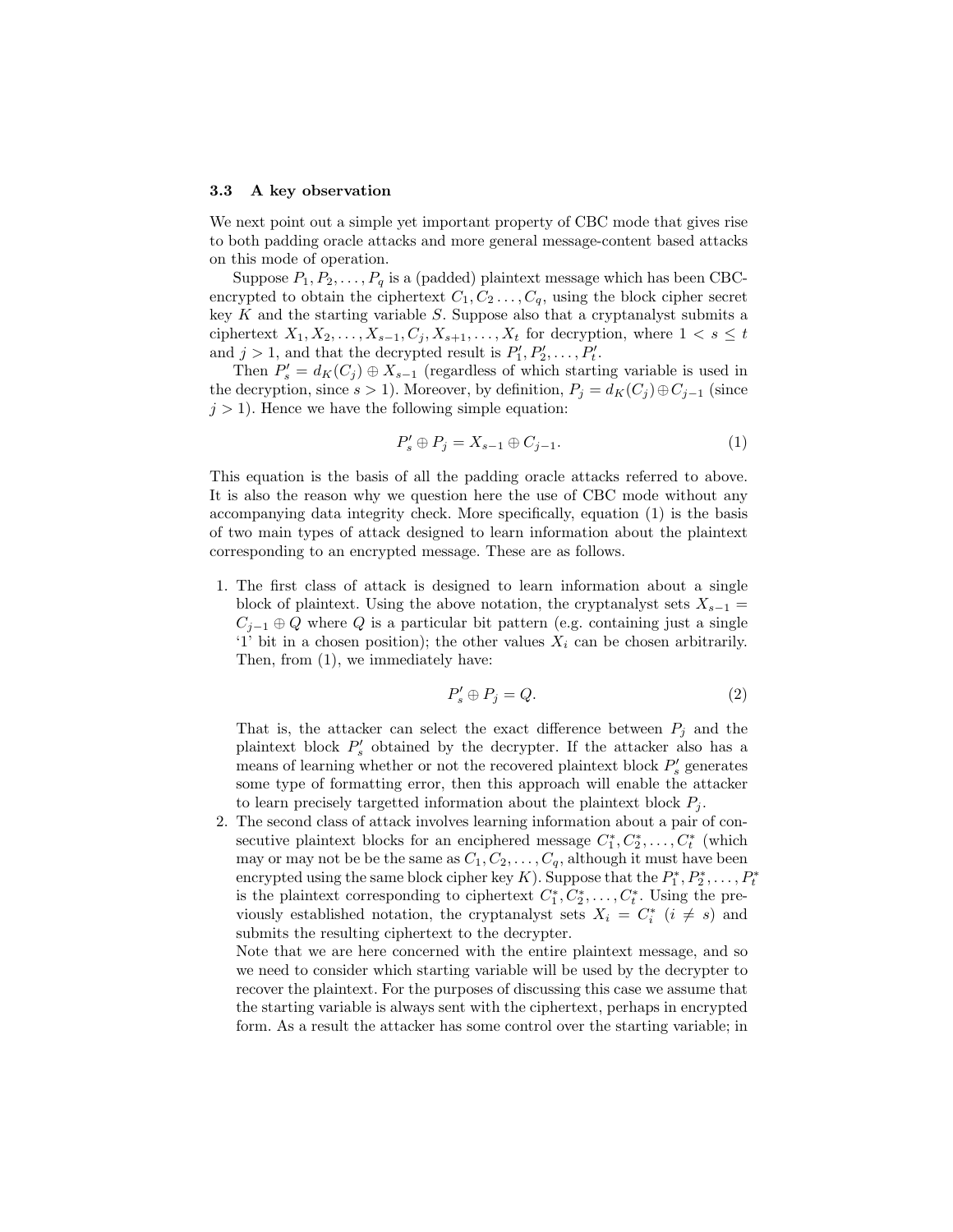particular the attacker can ensure that the starting variable originally used to encrypt the ciphertext  $C_1^*, C_2^*, \ldots, C_t^*$  is used on each occasion. Then, applying (1), we immediately have:

$$
P'_{i} = P_{i}^{*}, \ (i \neq s; \ i \neq s + 1)
$$
 (3)

$$
P'_s \oplus P_j = C_{s-1}^* \oplus C_{j-1}, \text{ and } (4)
$$

$$
P'_{s+1} \oplus P^*_{s+1} = C^*_s \oplus C_j.
$$
 (5)

In this case the attacker will therefore know that the plaintext message  $P_1^*, P_2^*, \ldots, P_t^*$  and the message  $P'_1, P'_2, \ldots, P'_t$  recovered by the decrypter will be identical in all blocks except for numbers s and  $s+1$ , where we have:

$$
P'_s \oplus P^*_s = P^*_s \oplus P_j \oplus C^*_{s-1} \oplus C_{j-1}, \text{ and } (6)
$$

$$
P'_{s+1} \oplus P^*_{s+1} = C^*_s \oplus C_j. \tag{7}
$$

If the attacker has a means of learning whether or not the recovered plaintext will generate some type of formatting error, then this approach will potentially enable the attacker to learn information about  $P_s^* \oplus P_j$ . This will arise if the difference between two correctly formatted messages always possesses a certain property. We give an example of such an attack below.

# 4 Error oracle attacks

The idea behind a padding oracle attack was outlined in Section 2. In such an attack it is assumed that the attacker has one or more valid ciphertexts, and can also inject modified ciphertexts into the communications channel. Moreover, the decrypter will, immediately after decryption, check that the padding employed in the recovered plaintext is in the correct format or not. If it is not, the decrypter is assumed to generate an error message which can be detected by the attacker — whether or not an error message is generated provides the 'padding oracle', which can be used to learn information about a message.

We now consider what we call an *error oracle* attack. In this scenario an attacker, as for a padding oracle attack, submits an encrypted message to a decrypter. The decrypter expects all plaintext messages to contain certain structure, and we suppose that the nature of this structure is known to the attacker. We further suppose that, in the absence of such structure, the decrypter exhibits behaviour different to that it exhibits if the structure is present, and that this behaviour is detectable by the attacker. Examples of possible detectable behaviours include the sending of an error message or the failure to carry out an action, e.g. sending a response. The attacker then submits carefully tailored ciphertext messages to the decrypter, and thereby learns information about the plaintext from the behaviour of the decrypter. Padding oracles are simply a special case of these error oracles. Note that an error oracle is very similar to what Bellare, Kohno and Namprempre [19] refer to as a *reaction attack*. More generally, these are all examples of what have become known as side channel attacks.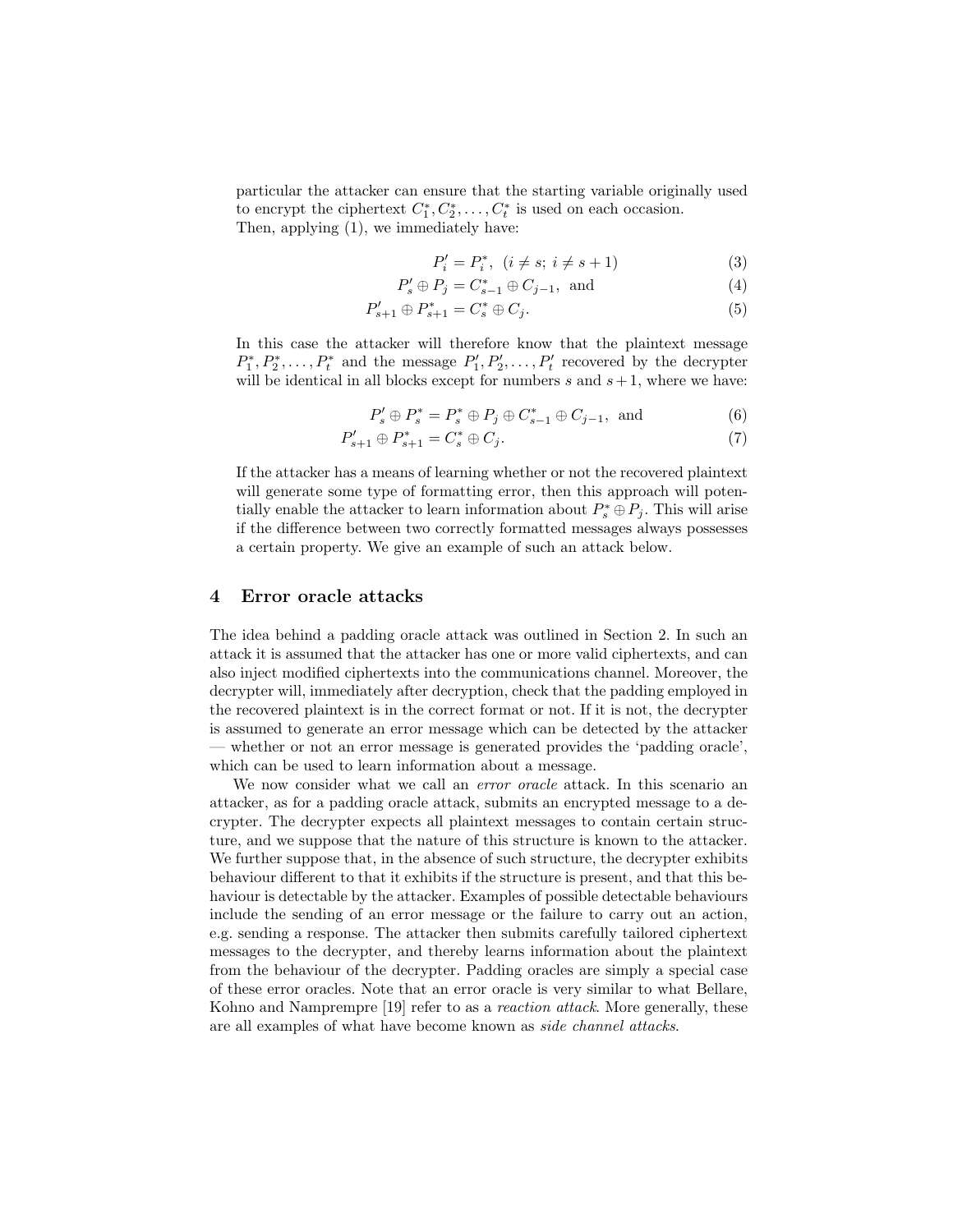Whilst the possibility of such attacks has been practically demonstrated, such oracles will not always exist. Indeed, such oracle attacks will probably only be possible in certain special circumstances. It is thus possible to argue that selection of cryptographic techniques should only take account of such attacks in circumstances where they are likely to arise. The problem with this is that, when designing a cryptographic protocol, it is not easy to predict when implementations might be subject to error oracle attacks. Indeed, the error oracle may exist in a higher level protocol, designed and implemented completely independently of the cryptographic functionality. We thus suggest that it is good practice always to design cryptographic schemes such that error oracles are never a threat, and we make this assumption throughout the remainder of this paper.

We next give three examples of how error attacks might be realised in practice. In each case we suppose that an attacker has intercepted a CBC-encrypted ciphertext  $C_1, C_2, \ldots, C_q$  (the *target ciphertext*) for which as much information as possible is to be obtained about the corresponding (padded) plaintext  $P_1, P_2, \ldots, P_q$  (the target plaintext).

Before proceeding note that in the first example we need the attacker to be able to force the decrypter to re-use the starting variable originally used to encrypt the message. However, the other two attacks work regardless of which starting variable the decrypter uses.

#### 4.1 Example 1: A linear error detection attack

Suppose that a higher-level protocol is designed to error-protect all the messages it sends. Suppose further that the technique used for this error-protection is a 16 bit CRC (Cyclic Redundancy Check). We thus suppose that the target plaintext  $P_1, P_2, \ldots, P_q$  incorporates a 16-bit CRC. This is, of course, bad practice, but it might be mandated by a higher level protocol designed completely independently of the protocol responsible for data encryption. Suppose also that the attacker can find out, for any chosen ciphertext, whether or not the error detection process fails after decryption (this is our error oracle).

Next suppose that the attacker constructs a query to the error oracle by replacing ciphertext block  $C_s$  with  $C_j$  for some  $s \neq j$   $(s > 1, j > 1)$  in the ciphertext string  $C_1, C_2, \ldots, C_q$  (the attacker also arranges for the decrypter to use the same starting variable as was originally used to produce  $C_1, C_2, \ldots, C_q$ . If the 'plaintext' recovered by the decrypter is labelled  $P'_1, P'_2, \ldots, P'_q$ , then, from equations (6) and (7), we immediately have:

$$
P'_i \oplus P_i = 0, \ (1 \leq i < s \text{ and } s + 1 < i \leq q),
$$
\n
$$
P'_s \oplus P_s = P_s \oplus P_j \oplus C_{s-1} \oplus C_{j-1}, \text{ and}
$$
\n
$$
P'_{s+1} \oplus P_{s+1} = C_s \oplus C_j.
$$

Given that the original message contains a CRC check, the corrupted plaintext will contain a valid CRC if and only if the ex-or of the valid message with the corrupted message has a valid CRC (by linearity). Moreover, from the above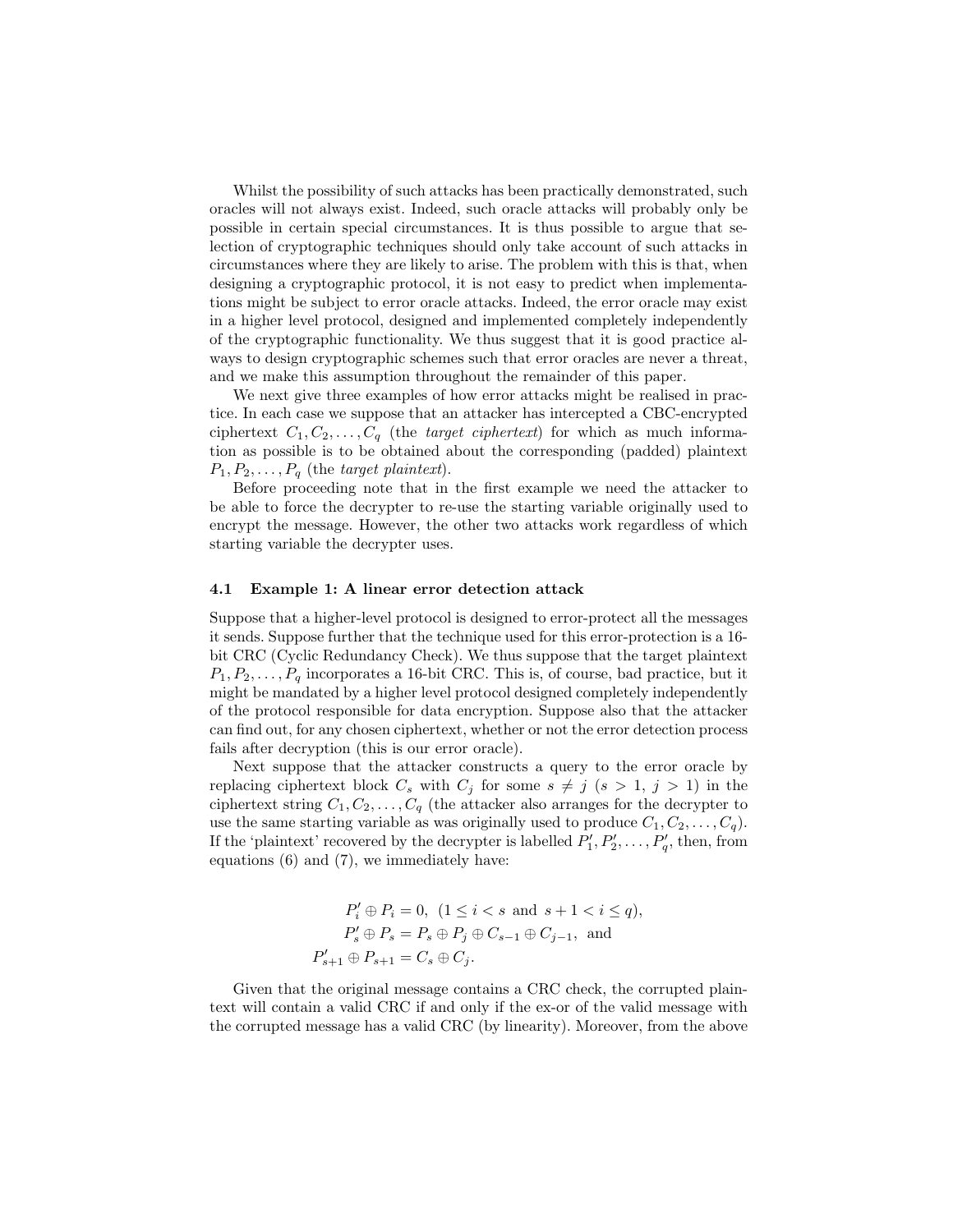equations the attacker knows precisely the form of this exclusive-or, with the only unknown being the value of  $P_s \oplus P_j$ . The probability that the corrupted message will pass the CRC is only  $2^{-16}$ , but in this event the attacker will essentially know 16 bits of information about  $P_s \oplus P_j$ , since we will know that a degree 16 polynomial divides a polynomial with coefficients involving  $P_s \oplus P_j$ and some known values.

Hence after an expected number of around  $2^{15}$  CRC error oracle queries we will have learnt at least 16 bits of information about the message. A message containing  $2^8 = 256$  *n*-bit blocks will have nearly  $2^{16}$  candidate ordered pairs  $(s, j)$ , i.e. there is a good chance that at least one of the 'corrupted' messages will yield a correct CRC. Given that a sufficient number of different error oracle queries can be constructed, this technique can be used to discover up to  $16(q-2)$ bits of information regarding the plaintext  $P_1, P_2, \ldots, P_q$ .

This general approach can be extended in several ways. First, note that the ciphertext  $C_1, C_2, \ldots, C_q$  could be modified by replacing more than block, giving more possible variants to be submitted to the error oracle. Second, the replacement ciphertext block could be taken from a different encrypted message (as long as it has been encrypted using the same key). Third, the same approach will work if the message contains any other type of error protection based on a linear code. If, for example, an 8-bit CRC was used instead of a 16-bit CRC, then discovering 8 bits of information about the plaintext would require an expected number of only around 128 queries.

#### 4.2 Example 2: A message structure attack

For our second example we suppose that the target plaintext  $P_1, P_2, \ldots, P_q$  contains a fixed byte in a known position. Suppose that the fixed byte is the kth byte in block  $P_s$  for some  $s > 1$ . There are many protocols that set certain bytes to zero (or some other fixed pattern) as 'future proofing', e.g. to enable the recipient of a message to determine which version of a protocol is being used. Suppose also that if this particular byte of a decrypted message is not set to the expected value then the decrypter will exhibit a particular detectable behaviour.

This scenario enables the attacker to learn the value of the kth byte of all but the first block of the plaintext using a series of error oracle queries, the expected number of which will be around 128 per block, as follows. For each  $j \ (1 \lt j \leq q;$  $j \neq s$ , the attacker constructs a series of 'ciphertexts' with modifications to just two blocks  $C_{s-1}$  and  $C_s$ , where the modified ciphertext has the form:

$$
C_1, C_2, \ldots, C_{s-2}, C_{j-1} \oplus Q_t, C_j, C_{s+1}, C_{s+2}, \ldots, C_q
$$

for  $t = 0, 1, \ldots, 255$ . The *n*-bit block  $Q_t$  has as its kth byte the 1-byte binary representation of  $t$ , and zeros elsewhere. The attacker submits these ciphertexts to the error oracle in turn, until one is found which does not cause an error, i.e. the recovered plaintext  $P'_1, P'_2, \ldots, P'_q$  for the manipulated ciphertext has the property that the k<sup>th</sup> byte of  $P'_s$  is equal to the correct fixed byte. If this occurs, say, for  $Q_u$ , then, from equation (2), the attacker immediately knows that

$$
P_j = P'_s \oplus Q_u.
$$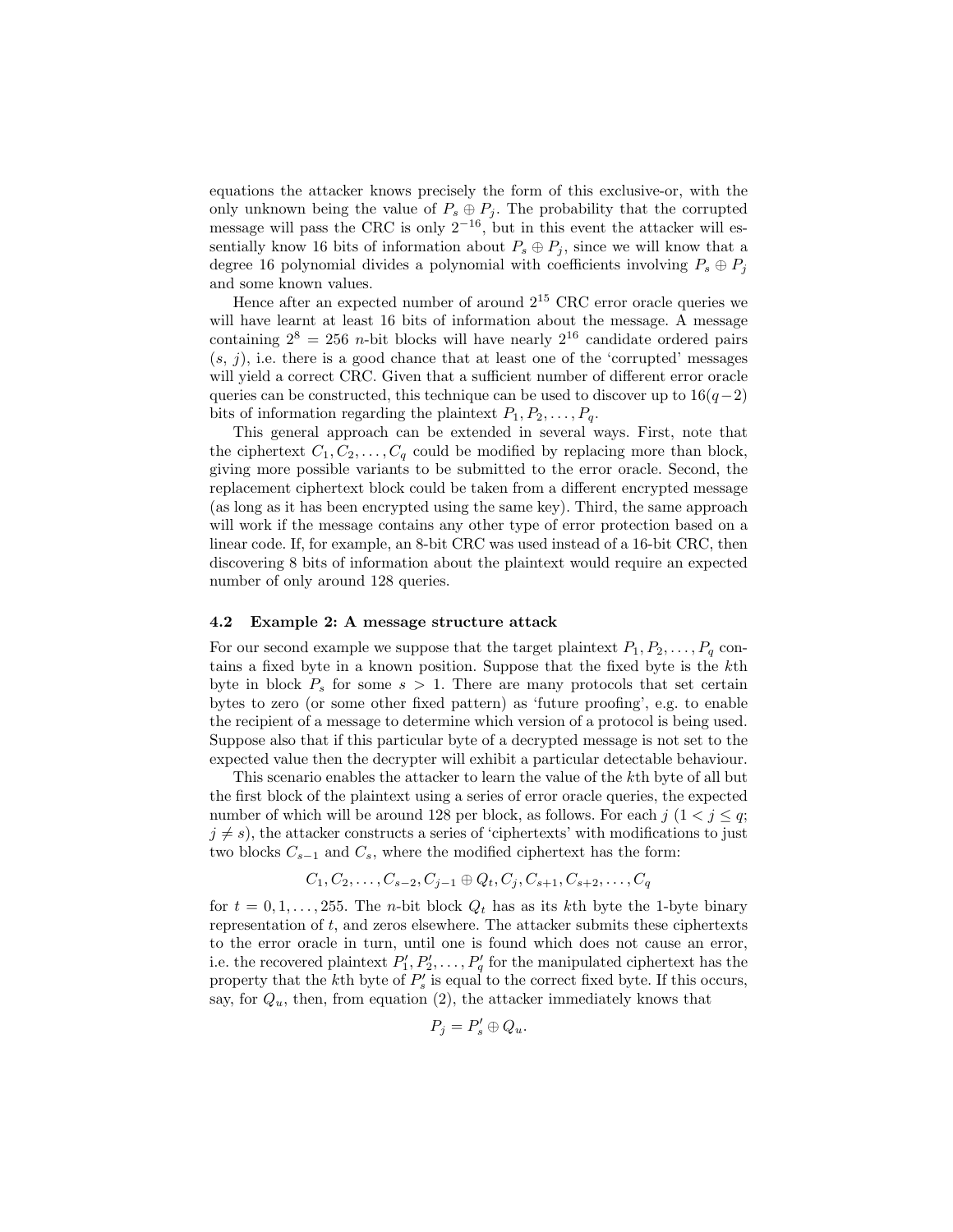That is, given that the k<sup>th</sup> byte of  $P'_s$  is known to equal the fixed byte, the attacker has discovered the value of the jth byte of  $P_j$ . This approach can be used to find the kth byte of every block of the original plaintext (except for  $P_1$ ).

Similar results hold for parts of bytes or multiple bytes.

### 4.3 Example 3: Content-based padding oracle attacks

The third attack we consider is a type of padding attack which will only work if the attacker knows something about the message structure (and this structure has appropriate properties). This differs from a 'standard' padding oracle attack which does not require any assumptions to be made regarding the plaintext. However, such a scenario is not particularly unlikely  $-$  it also enables us to attack padding methods which are essentially immune to regular padding oracle attacks.

First suppose that the CBC-encrypted data is a fixed length message, and that the attacker knows the message length, which we suppose is equal to  $(q 1/n + r$  (where q and r satisfy  $q \ge 1$  and  $1 \le r \le n$ ). Suppose, moreover, that padding method 1 from ISO/IEC 9797-1 [20] is in use; that is, suppose that padding merely involves adding zeros to the end of the message until the message length is a multiple of  $n$  bits<sup>1</sup>. Hence the attacker knows that the last  $n - d$  bits of  $P_q$  are all zeros.

This scenario enables the attacker to learn the value of the last  $n - d$  bits of all but the first block of the plaintext, using an expected number of around  $2^{n-d-1}$  error oracle queries per block. For each  $j$   $(1 \lt j \leq q; j \neq 1)$ , the attacker constructs a series of 'ciphertexts' with modifications to the final two blocks  $C_{q-1}$  and  $C_q$ , where the modified ciphertext has the form:

$$
C_1, C_2, \ldots, C_{q-2}, C_{j-1} \oplus Q_t, C_j
$$

for  $t = 0, 1, \ldots, 2^{n-d} - 1$ . The *n*-bit block  $Q_t$  has as its final  $n-d$  bits the binary representation of  $t$ , and zeros elsewhere. The attacker submits these ciphertexts to the error oracle in turn, until one is found which does not cause an error, i.e. the recovered plaintext  $P'_1, P'_2, \ldots, P'_q$  for the manipulated ciphertext has the property that the final  $n - d$  bits of  $P'^{T}_{q}$  are all zeros. If this occurs for  $Q_u$  say, then, from equation (2), the attacker immediately knows that

$$
P_j = P'_q \oplus Q_u.
$$

That is, given that the final  $n - d$  bits of  $P'_q$  are known to be all zeros, the attacker has discovered the value of the final  $n - d$  bits of  $P_j$ . This approach can be used to find the final  $n - d$  bits of every block of the original plaintext (except for  $P_1$ ).

Note that such an attack would apply equally well to messages padded using padding method 2 of ISO/IEC 9797-1 [20], i.e. the method that involves adding a single one to the end of the message followed by the minimum number of zeros necessary to ensure that the padded message length is a multiple of  $n$ .

 $1$  Note that this padding method is only usable in circumstances where the message length is fixed.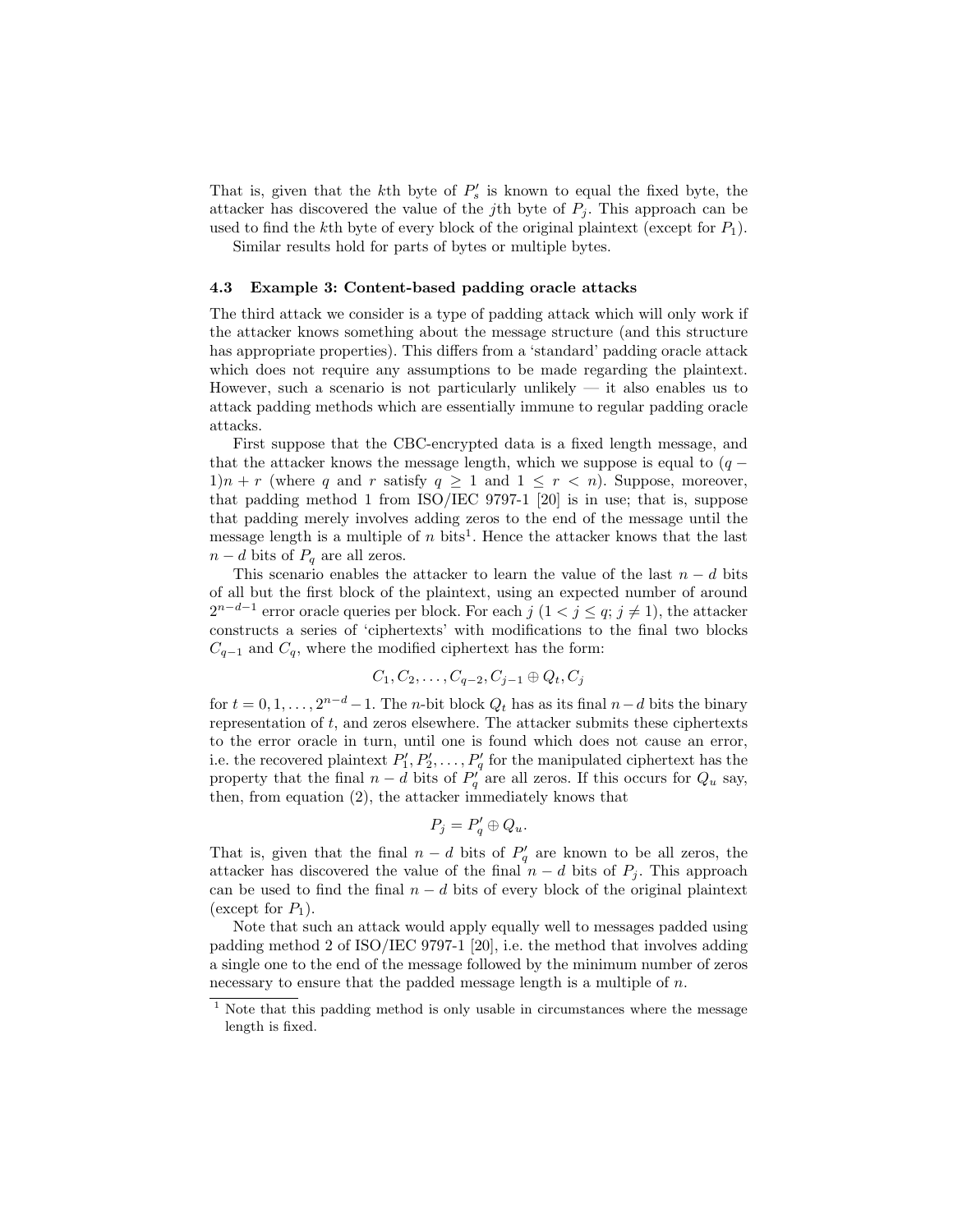## 5 Error oracle attacks on stream ciphers

So far we have focussed on CBC mode. However, one of the main objectives is to consider which method of symmetric encryption is most suited for use in circumstances where authenticated encryption is not appropriate. We therefore need to consider the vulnerability of stream ciphers to error oracle attacks, since stream ciphers are the main alternative to use of CBC mode. Note that by stream ciphers we mean to include use of a block cipher in CTR and OFB modes.

First, observe that stream ciphers typically do not require the use of padding, and hence padding oracle attacks are not an issue. Black and Urtubia [12] point out that, on occasion, stream ciphers do use padding, although it is not clear how often this occurs; moreover, a best practice recommendation to never pad plaintext prior to use of a stream cipher could eliminate any such issues.

Second, we claim that error oracle attacks analogous to those based on equations (6) and (7) do not apply for stream ciphers, since, when using a stream cipher, different parts of a single ciphertext message are encrypted using different keystream sequences; hence it is not possible to learn anything about the plaintext by exoring two different portions of ciphertext. The same is true when combining two different ciphertexts since, even if the ciphertext strings are taken from the same point in the encrypted messages, different keystream sequences will be used (as long as starting variables are employed to ensure that different messages are encrypted using different keystream sequences).

Third, observe, however, that error oracle attacks analogous to those based on equation (2) do apply to stream ciphers. This arises because a single bit change in stream cipher ciphertext gives rise to a single bit change in the same position in the recovered plaintext. We consider a simple, but not necessarily unrealistic, example. Suppose that an attacker knows that two consecutive plaintext bits will always be equal to one of three possibilities, namely: 00, 01 and 10. Suppose, moreover, that the combination 11 will cause a formatting error detectable by an attacker. If the ciphertext bit corresponding to the second of these 'formatting' bits is changed, and the resulting ciphertext is submitted to the error oracle, then if there is no error then the attacker knows that the first plaintext bit of the two is a zero, and if there is an error then the attacker knows that the first plaintext bit of the two is a one.

In summary, although stream ciphers are certainly not immune to error oracle attacks, the risk is somewhat less serious than for CBC mode, since less attack variants apply in this case. Also note that, although a recently proposed attack on the GSM stream cipher uses the fact that the plaintext that is stream ciphered is redundant [21], the main problem arises because of the relatively weak keystream generator in use, not through padding oracle attacks.

## 6 CBC mode versus stream ciphers

We now consider whether a stream cipher or CBC mode encryption is more suitable for use in cases where authenticated encryption is not appropriate. We start by considering the impact of error oracle attacks.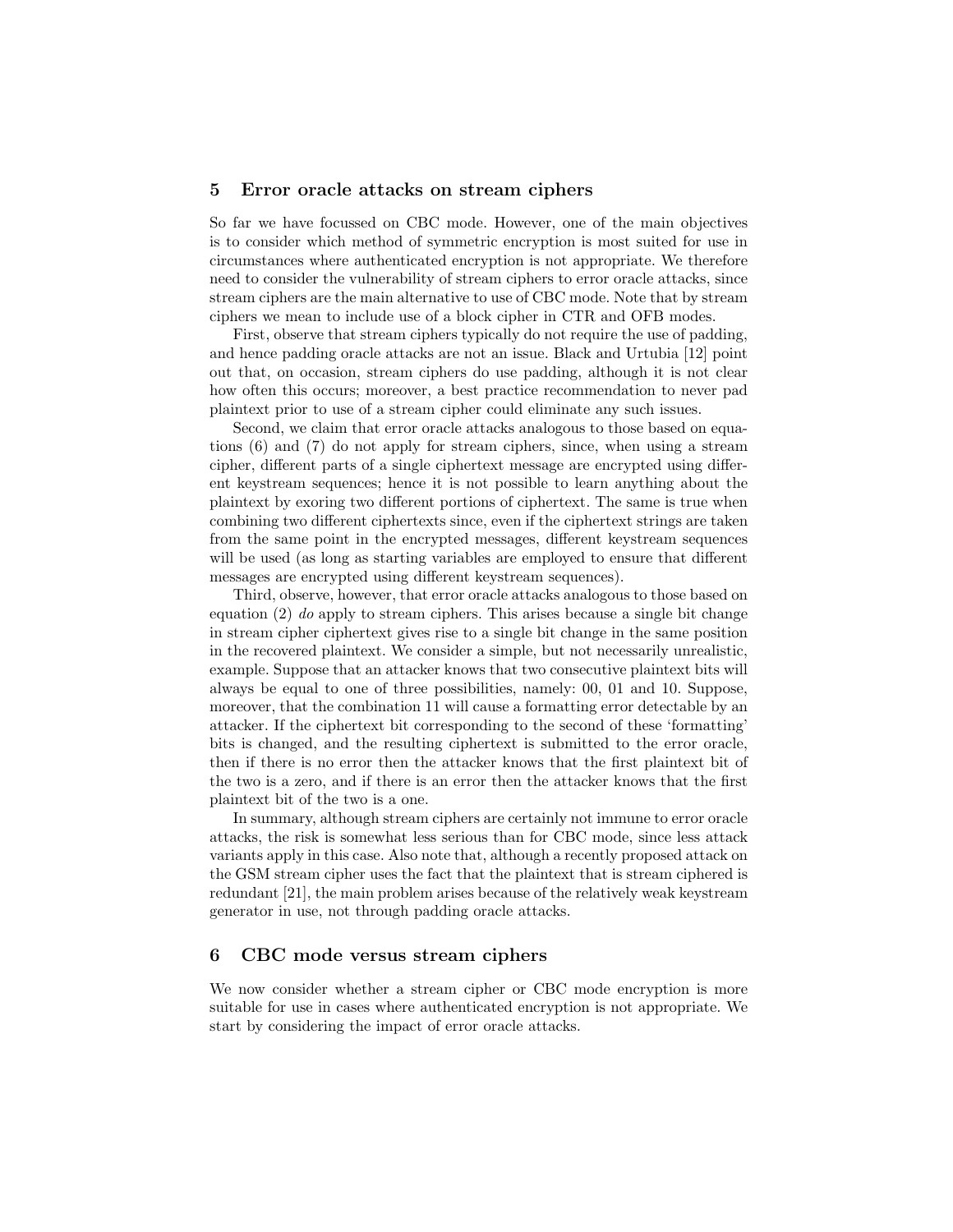The recent focus by a number of authors on padding oracle attacks has led to the impression that problems can be addressed by either managing padding error messages more carefully or (preferably) by choosing a padding method which cannot be exploited. An obvious candidate for such a technique is padding method 2 from ISO/IEC 9797-1 [20], i.e. the method that involves adding a single one followed by the minimum necessary number of zeros. However we should point out that Black and Urtubia [12] do point out some residual issues with this technique, although they would appear to be much less serious than the issues for other padding methods. Black and Urtubia also propose other padding methods for which padding oracle attacks cannot succeed.

However, the content-based padding oracle attack described in Section 4.3 suggests that no padding method is 'safe' when an attacker knows information about the structure of the message and has access to an error oracle. Moreover, simply requiring that systems should be designed not to give error oracles is not realistic. This is because the error oracle may be part of a higher-level protocol, designed completely independently of the protocol layer implementing encryption. That is, the presence of such error oracles may be something out of the hands of the designer and implementer of the encryption system.

We next observe that, as discussed in Section 5, CBC mode encryption is at a significantly greater risk from error oracle attacks than stream cipher encryption. This is because use of a stream cipher typically involves no padding, and only some error oracle attacks work.

This suggests the following preliminary conclusions, namely that: (a) authenticated encryption should be used wherever possible, and (b) if unauthenticated encryption is necessary, then stream ciphers appear to offer certain advantages over CBC mode with reference to side channel attacks. We next looks at how these preliminary findings need to be modified in the context of the two example cases where unauthenticated encryption is appropriate (as discussed in Section 2).

- $-$  Applications where data errors are acceptable. In such an application it is very important that the encryption technique does not significantly increase the error rate. That is, if the channel has the property that the error probability for a received ciphertext bit is  $p$ , then the probability of an error in a plaintext bit after decryption should not be significantly greater than p. This property holds for a stream cipher, but does not hold for CBC mode, where the error probability will be increased from p to around  $(n/2+1)p$  (for small p). Hence, in this type of application, as exemplified by the choice of a stream cipher for GSM and UMTS encryption, a stream cipher has very significant advantages over CBC mode.
- $-$  Very high bandwidth channels (bulk encryption). Here it is important that the cipher be capable of running at the highest possible speed (for a given complexity of hardware). Typically, stream ciphers, such as SNOW 2.0 [22] or MUGI [23], can be implemented to run significantly faster than CBCmode block cipher encryption. Hence again stream ciphers offer significant practical advantages.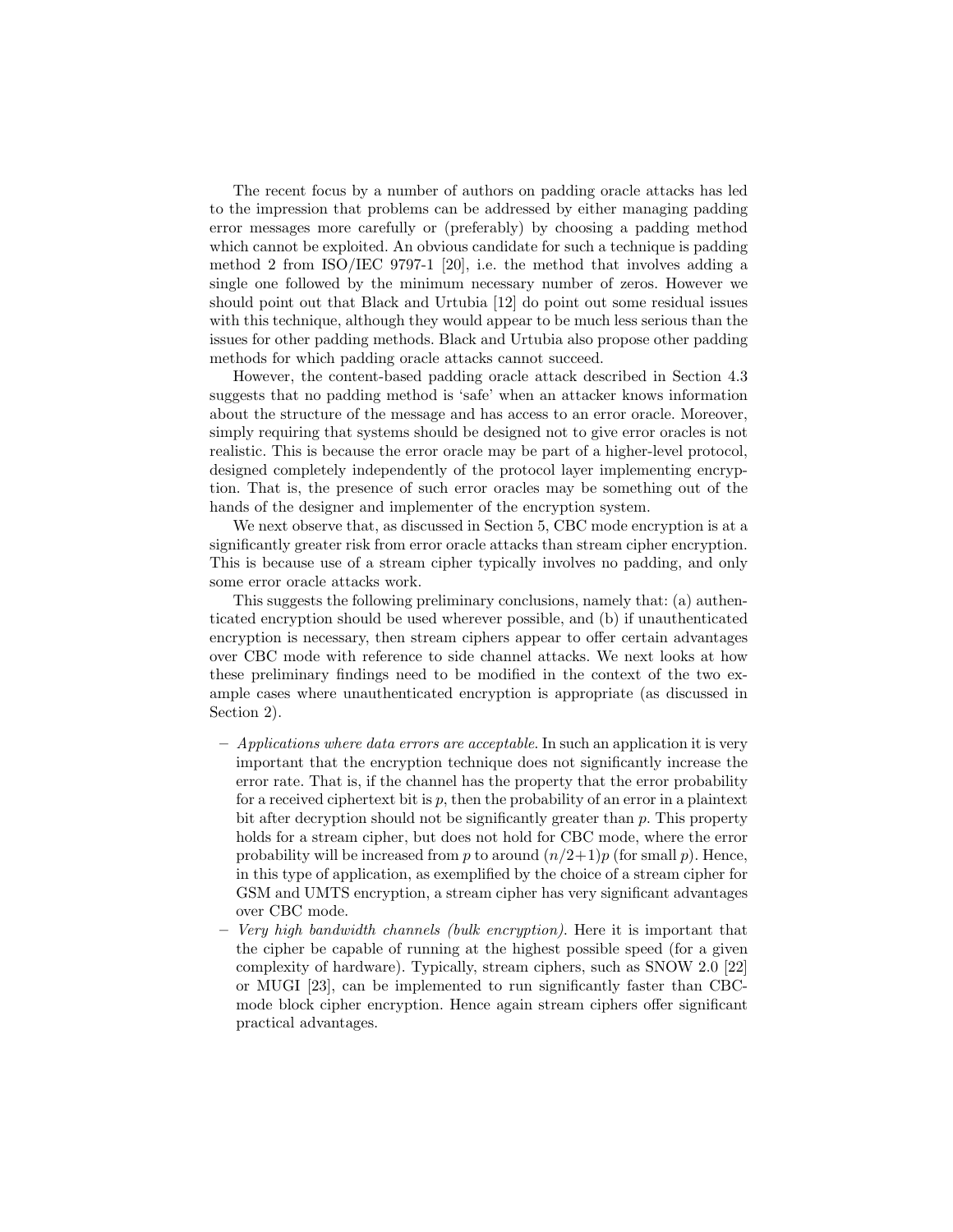# 7 Conclusions: The end of CBC mode?

As we have mentioned above, the existing discussions of padding oracle attacks give the impression that the error oracle problem can be solved by designing padding methods appropriately and ensuring that padding error messages are carefully designed. Whilst there is no doubt that, if CBC mode it to be used, then it should be used with a carefully selected padding method<sup>2</sup>, this by no means solves all the issues associated with error oracles.

However, we would suggest that the problem is more general than this. As we have demonstrated, if messages to be encrypted contain certain types of known structure, then error oracle attacks may be possible regardless of the padding method used. Moreover, the designer of the encryption protocol cannot always predict the nature of the messages that are to be protected using the protocol, and hence preventing such attacks by stopping structured messages is essentially impossible. As we have already pointed out, this problem is known to arise elsewhere, as exemplified by certain attacks on GSM encryption [21].

Whilst all these problems would be avoided if the encryption protocol provided both confidentiality and integrity checking, we have shown that this is not always appropriate. Thus the designer of an symmetric encryption system for which it is not appropriate to provide integrity protection is typically faced with a choice between CBC mode encryption and use of a stream cipher. We suggest that a stream cipher is always to be preferred for two main reasons: first, stream ciphers are less prone to error oracle attacks (although not completely immune), and second, they appear to be a much better fit to those particular applications where it is not appropriate to provide integrity checking. These considerations apply despite the fact that stream ciphers are 'IV sensitive', i.e. re-use of an IV for a stream cipher is very dangerous.

Hence, as a result, for any system employing symmetric encryption, the choice would appear to be between a combination of symmetric encryption of some kind and an integrity check (such as a MAC) or a stream cipher (including use of a block cipher in CTR or OFB modes). However, as argued by a number of authors (see, for example, Bellare, Kohno and Namprempre [19]) it is important to combine encryption and authentication with care to avoid unintended weaknesses. This suggests that it is probably always desirable to use a specifically designed authenticated-encryption mode (some of which also have efficiency advantages), rather than an ad hoc combination of encryption and a MAC.

Thus our conclusion is that there would appear to be two main choices for the user of a symmetric encryption system: an authenticated-encryption system (see, e.g.  $[7-10, 24]$ ) or a stream cipher. (Of course, there do exist other possibilities, including the use of all-or-nothing transforms, introduced by Rivest [25], and modes based on tweakable block ciphers [26] included in draft standards produced by the IEEE Security in Storage Working Group — see siswg.org).

 $^2$  This observation has influenced the UK ballot comments on ISO/IEC FCD 10116  $\,$ [4], in which it is suggested that the revised standard recommends the use of Padding Method 2 from ISO/IEC 9797-1 [20].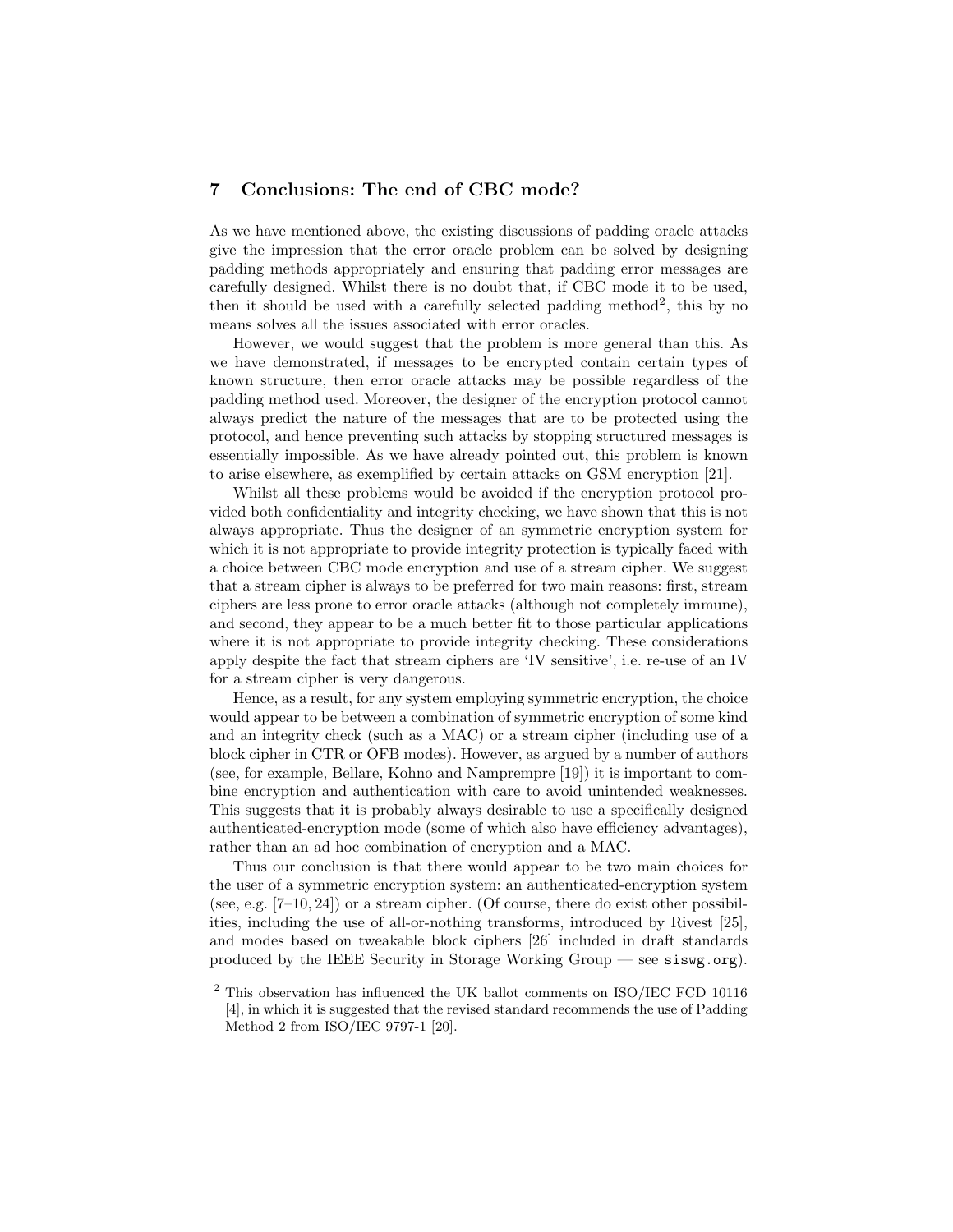This prompts the suggestion in the title of this paper that, except for legacy applications, naive CBC encryption should never be used, regardless of which padding method is employed.

# Acknowledgements

The author would like to thank Kenny Paterson and an anonymous reviewer for a number of important helpful comments and suggestions.

# References

- 1. National Institute of Standards and Technology (NIST) Gaithersburg, MD: Federal Information Processing Standards Publication 81 (FIPS PUB 81): DES Modes of Operation. (1980)
- 2. National Institute of Standards and Technology (NIST) Gaithersburg, MD: Federal Information Processing Standards Publication 46-3 (FIPS PUB 46-3): Data Encryption Standard. (1999)
- 3. International Organization for Standardization Gen`eve, Switzerland: ISO/IEC 10116: 1997, Information technology — Security techniques — Modes of operation for an n-bit block cipher. 2nd edn. (1997)
- 4. International Organization for Standardization Genève, Switzerland: ISO/IEC FCD 10116, Information technology — Security techniques — Modes of operation for an n-bit block cipher. 3rd edn. (2004)
- 5. Dent, A.W., Mitchell, C.J.: User's Guide to Cryptography and Standards. Artech House (2005)
- 6. Menezes, A.J., van Oorschot, P.C., Vanstone, S.A.: Handbook of Applied Cryptography. CRC Press, Boca Raton (1997)
- 7. Rogaway, P., Bellare, M., Black, J.: OCB: A block-cipher mode of operation for efficient authenticated encryption. ACM Transactions on Information and System Security 6 (2003) 365–403
- 8. Bellare, M., Rogaway, P., Wagner, D.: The EAX mode of operation. In Roy, B., Meier, W., eds.: Fast Software Encryption, 11th International Workshop, FSE 2004, Delhi, India, February 5-7, 2004, Revised Papers. Volume 3017 of Lecture Notes in Computer Science., Springer-Verlag, Berlin (2004) 389–407
- 9. National Institute of Standards and Technology (NIST): NIST Special Publication 800-38C, Draft Recommendation for Block Cipher Modes of Operation: The CCM Mode For Authentication and Confidentiality. (2003)
- 10. Whiting, D., Housley, R., Ferguson, N.: RFC 3610, Counter with CBC-MAC (CCM). Internet Engineering Task Force. (2003)
- 11. International Organization for Standardization Genève, Switzerland: ISO/IEC 2nd WD 19772: 2004, Information technology — Security techniques — Authenticated encryption mechanisms. (2004)
- 12. Black, J., Urtubia, H.: Side-channel attacks on symmetric encryption schemes: The case for authenticated encryption. In: Proceedings of the 11th USENIX Security Symposium, San Francisco, CA, USA, August 5-9, 2002, USENIX (2002) 327–338
- 13. Canvel, B., Hiltgen, A., Vaudenay, S., Vuagnoux, M.: Password interception in a SSL/TLS channel. In Boneh, D., ed.: Advances in Cryptology — CRYPTO 2003, 23rd Annual International Cryptology Conference, Santa Barbara, California,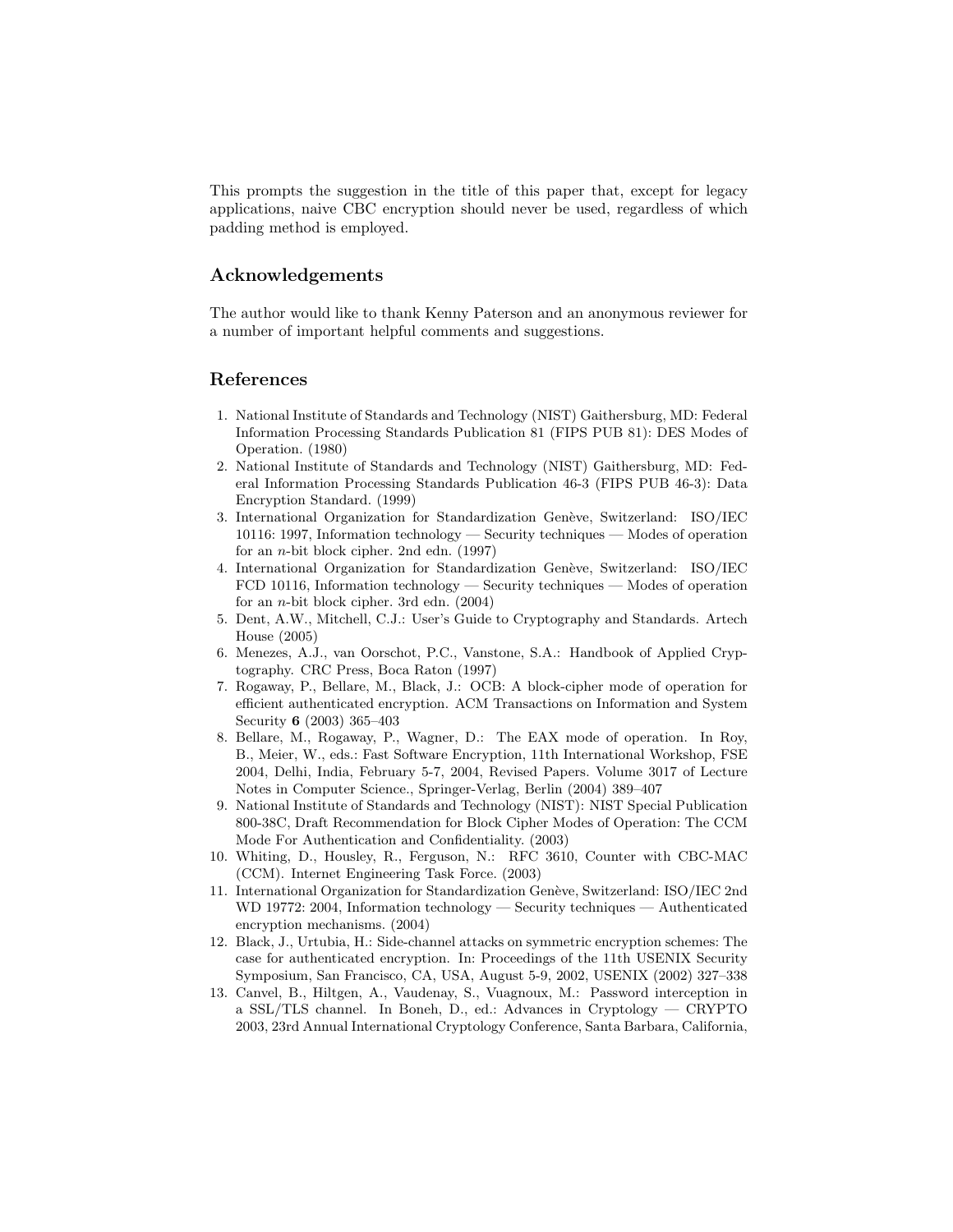USA, August 17-21, 2003, Proceedings. Volume 2729 of Lecture Notes in Computer Science., Springer-Verlag, Berlin (2003) 583–599

- 14. Paterson, K.G., Yau, A.: Padding oracle attacks on the ISO CBC mode padding standard. In Okamoto, T., ed.: Topics in Cryptology — CT-RSA 2004, The Cryptographers' Track at the RSA Conference 2004, San Francisco, CA, USA, February 23-27, 2004, Proceedings. Volume 2964 of Lecture Notes in Computer Science., Springer-Verlag, Berlin (2004) 305–323
- 15. Vaudenay, S.: Security flaws induced by CBC padding Applications to SSL, IPSEC, WTLS . . . . In Knudsen, L., ed.: Advances in Cryptology — EUROCRYPT 2002, International Conference on the Theory and Applications of Cryptographic Techniques, Amsterdam, The Netherlands, April 28 – May 2, 2002, Proceedings. Volume 2332 of Lecture Notes in Computer Science., Springer-Verlag, Berlin (2002) 534–545
- 16. Yau, A.K.L., Paterson, K.G., Mitchell, C.J.: Padding oracle attacks on CBC-mode encryption with secret and random IVs. In: Fast Software Encryption, 12th International Workshop, FSE 2005, Paris, France, February 21-23, 2005, Revised Papers. Lecture Notes in Computer Science, Springer-Verlag, Berlin (2005) to appear
- 17. Bellare, M., Desai, A., Jokipii, E., Rogaway, P.: A concrete security treatment of symmetric encryption. In: Proceedings of the 38th IEEE symposium on Foundations of Computer Science, IEEE (1997) 394–403
- 18. Rogaway, P.: Nonce-based symmetric encryption. In Roy, B., Meier, W., eds.: Fast Software Encryption, 11th International Workshop, FSE 2004, Delhi, India, February 5-7, 2004, Revised Papers. Volume 3017 of Lecture Notes in Computer Science., Springer-Verlag, Berlin (2004) 348–359
- 19. Bellare, M., Kohno, T., Namprempre, C.: Breaking and provably repairing the SSH authenticated encryption scheme: A case study of the encode-then-encryptand-MAC paradigm. ACM Transactions on Information and System Security 7 (2004) 206–241
- 20. International Organization for Standardization Genève, Switzerland: ISO/IEC 9797–1, Information technology — Security techniques — Message Authentication Codes (MACs) — Part 1: Mechanisms using a block cipher. (1999)
- 21. Barkan, E., Biham, E., Keller, N.: Instant ciphertext-only cryptanalysis of GSM encrypted communications. In Boneh, D., ed.: Advances in Cryptology — CRYPTO 2003, 23rd Annual International Cryptology Conference, Santa Barbara, California, USA, August 17-21, 2003, Proceedings. Volume 2729 of Lecture Notes in Computer Science., Springer-Verlag, Berlin (2003) 600–616
- 22. Ekdahl, P., Johansson, T.: A new version of the stream cipher SNOW. In Nyberg, K., Heys, H., eds.: Selected Areas in Cryptography, 9th Annual International Workshop, SAC 2002, St. John's, Newfoundland, Canada, August 15-16, 2002, Revised Papers. Volume 2595 of Lecture Notes in Computer Science., Springer-Verlag, Berlin (2003) 47–61
- 23. Watanabe, D., Furuya, S., Yoshida, H., Takaragi, K., Preneel, B.: A new keystream generator MUGI. In Daemen, J., Rijmen, V., eds.: Fast Software Encryption, 9th International Workshop, FSE 2002, Leuven, Belgium, February 4-6, 2002, Revised Papers. Volume 2365 of Lecture Notes in Computer Science., Springer-Verlag, Berlin (2002) 179–194
- 24. International Organization for Standardization Genève, Switzerland: ISO/IEC WD 19772: 2004, Information technology — Security techniques — Authenticated encryption mechanisms. (2004)